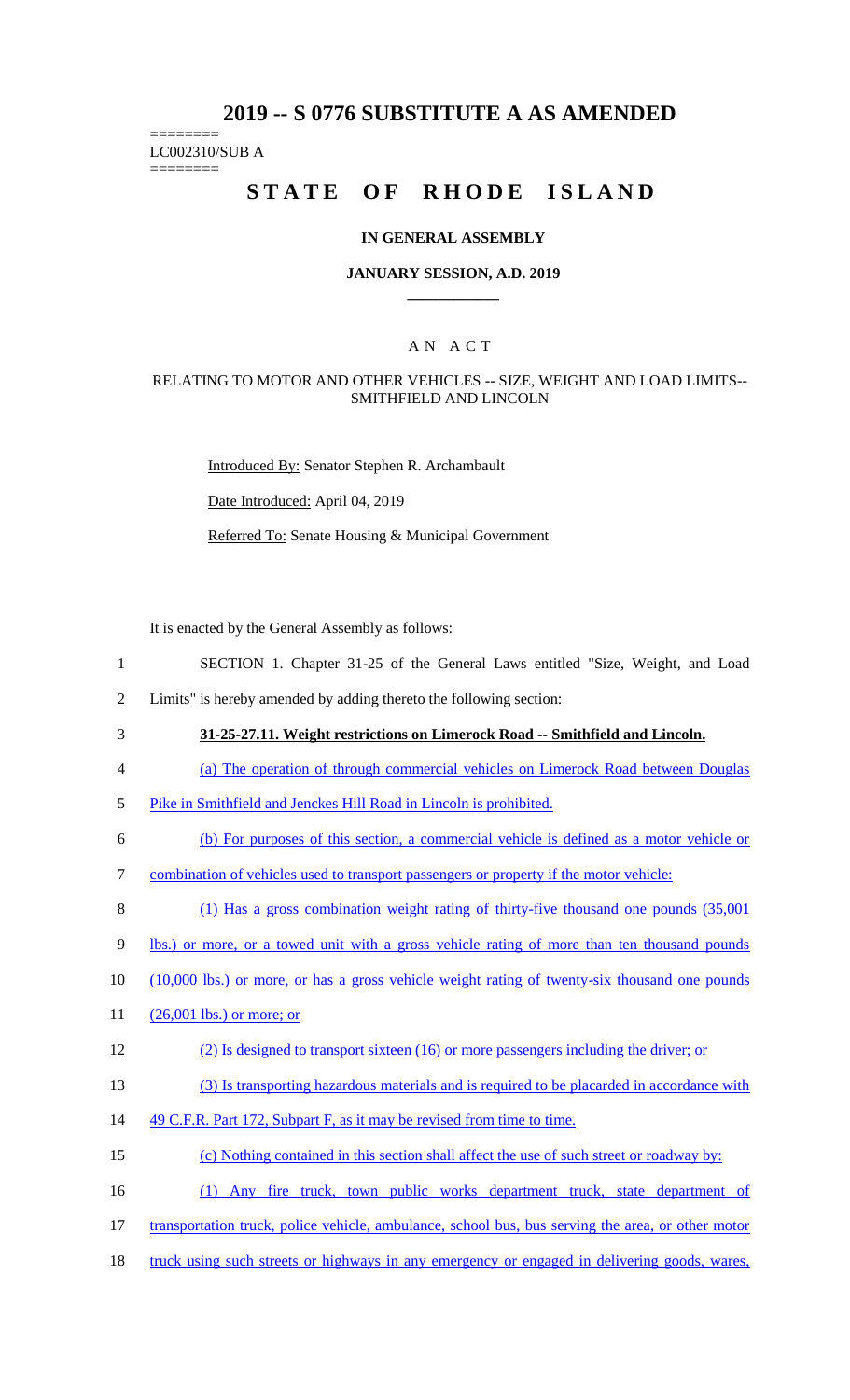- 1 merchandising or materials to or from any residence, building or lot within the towns bordering
- 2 on such streets or highways; or
- 3 (2) Any farm vehicle as defined in § 31-1-8, which is registered with farm plates pursuant
- 4 to § 31-3-31.
- 5 (d) Any driver who operates a commercial vehicle in contravention of this section shall
- 6 be subject to a fine of fifty-five dollars (\$55.00) for a first violation and one hundred ten dollars
- 7 (\$110) for each subsequent violation.
- 8 SECTION 2. This act shall take effect **upon thirty (30) days after passage.**

======== LC002310/SUB A  $=$